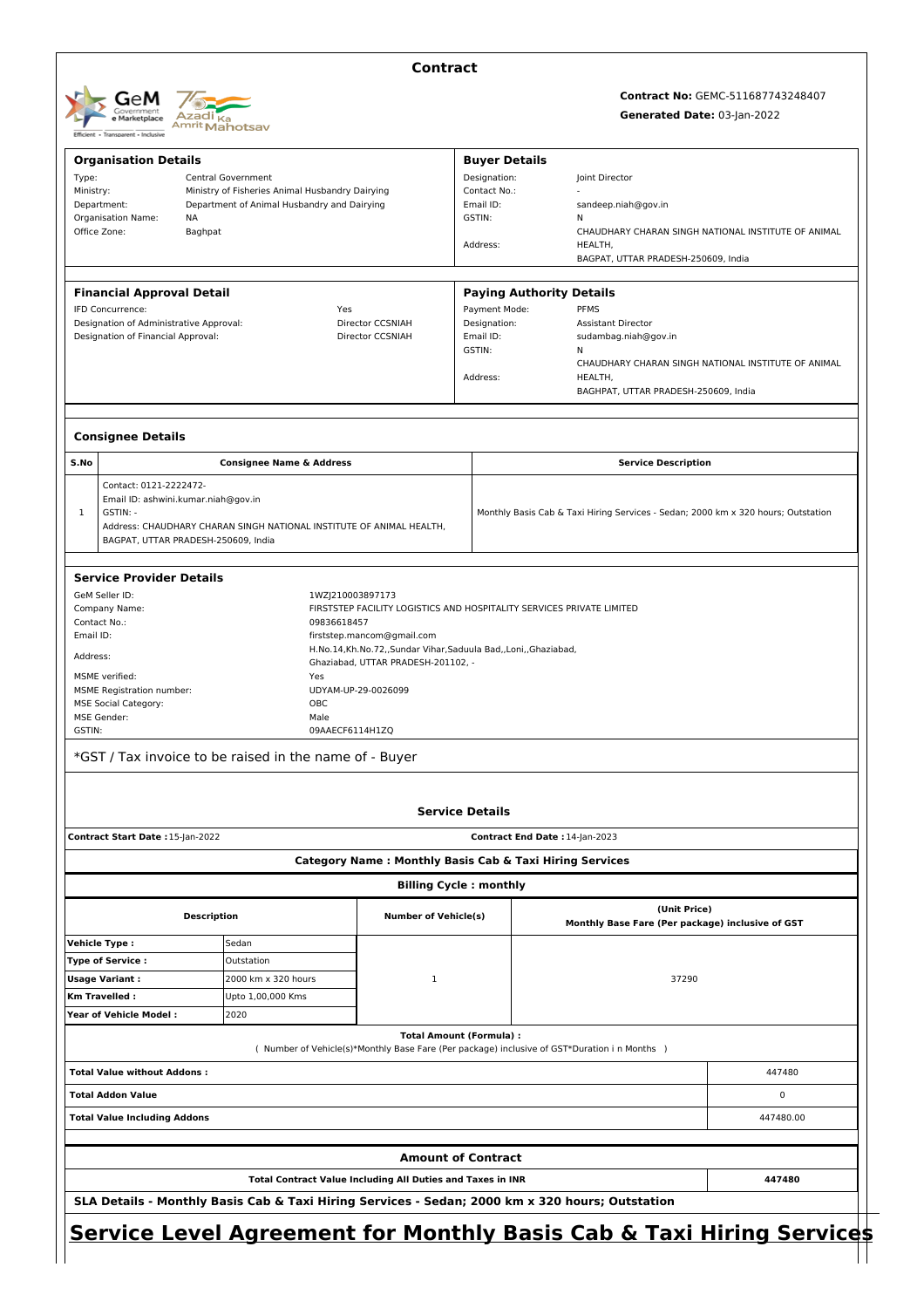#### **1 Agreement Overview**

This Agreement represents a Service Level Agreement ("SLA" or "Agreement") between the buyer and Cab & Taxi Hiring Service provider. The purpose of this agreement is to facilitate implementation of Monthly Cab & Taxi Hiring Service from the buyer's premises or any other premises designated by buyer. This Agreement outlines the scope of work, buyer's obligations, special terms and conditions related to service delivery and payment of services for mutual understanding of the stakeholders. The Agreement remains valid till completion of scope of services or end of contractual duration (whichever is earlier) unless either superseded by a revised agreement mutually endorsed by the stakeholders or terminated by either of the part thereof.

The Services contracts placed through GeM shall be governed by following set of Terms and Conditions:

1. General terms and conditions for Services;

- 2. Service Specific STC of the Services contracts shall include the service level agreement (SLA) for the service;
- 3. BID / Reverse Auction specific ATC.

The above terms and conditions are in reverse order of precedence i.e. ATC supersedes Service specific STC which supersede GTC, whenever there are any conflicting provisions. The above terms and conditions are in reverse o set of terms and conditions along with scope of work and service level agreement as enumerated in the document shall be construed to be part of the Contract between Buyer and Servi Provider.

## **2 Objectives and Goals**

The objective of this agreement is to ensure that all the commitments and obligations are in place to ensure consistent delivery of services to buyer by service provider. The goals of this agreement are to:

- 1. Provide clear reference to service ownership, accountability, roles and responsibilities of both parties
- 2. Present a clear, concise and measurable description of services offered to the buyer
- Establish terms and conditions for all the involved stakeholders, it also includes the actions to be taken in case of failure to comply with conditions specified
- 1. To ensure that both the parties understand the consequences in case of termination of services due to any of the stated reasons

The agreement will act as a reference document that both the parties have understood the above-mentioned terms and conditions and have agreed to comply by the same. The agreem can also be revised/ modified on mutual consent of the stakeholders.

#### **3 Parties to the Agreement**

The main stakeholders associated with this agreement are below-

- 1. **Buyer**: Buyer is responsible to provide clear instructions, approvals and timely payments for the services availed
- 2. Service Provider: Service provider is responsible to provide all the required services in timely manner. Service provider may also include seller, any authorized agents, assigne successors and nominees as described in the agreement

The responsibilities and obligations of the stakeholders have been outlined in this document. The document also encompasses service level/ penalties in case of non-adherence to the defined terms and conditions. It is assumed that all stakeholders have read and understood the same before signing the document.

## **4 Scope of Services**

This service deals with hiring of vehicles (including driver and fuel requirements) for a defined but temporary tenure on a monthly basis for local and outstation travel of individuals.

**Types of Cars**: Buyers of this service will have the option to choose the type of vehicle as per their requirement, for which the following categories have been defined.

|  | <b>Type of Car</b> | <b>Definition</b>                                                                                                                                                                                                                                                                                |    | <b>Examples</b>                       |
|--|--------------------|--------------------------------------------------------------------------------------------------------------------------------------------------------------------------------------------------------------------------------------------------------------------------------------------------|----|---------------------------------------|
|  |                    | This segment includes passenger cars with compact                                                                                                                                                                                                                                                |    | 1. Maruti Suzuki WagonR               |
|  |                    |                                                                                                                                                                                                                                                                                                  |    | 2. Maruti Suzuki Celerio              |
|  |                    |                                                                                                                                                                                                                                                                                                  |    | 3. Maruti Suzuki Swift                |
|  |                    |                                                                                                                                                                                                                                                                                                  |    | 4. Hyundai i10                        |
|  |                    |                                                                                                                                                                                                                                                                                                  |    | 5. Hyundai i20                        |
|  | Hatchback          | design in a two-box configuration, and usually a length<br>between 3401 to 3995 mm.                                                                                                                                                                                                              |    | 6. Tata Tiago                         |
|  |                    |                                                                                                                                                                                                                                                                                                  |    | 7. Datsun Go                          |
|  |                    |                                                                                                                                                                                                                                                                                                  |    | 8. Tata Bolt                          |
|  |                    |                                                                                                                                                                                                                                                                                                  |    | 9. Hyundai Santro                     |
|  |                    |                                                                                                                                                                                                                                                                                                  |    | 10.Tata Indigo                        |
|  |                    | This segment includes passenger cars with mid-size<br>design in a three-box configuration, and usually a<br>length between 3990 to 4500 mm.                                                                                                                                                      | 1. | Honda Amaze                           |
|  |                    |                                                                                                                                                                                                                                                                                                  | 2. | Maruti Suzuki Dzire                   |
|  |                    |                                                                                                                                                                                                                                                                                                  | 3. | Tata Tigor                            |
|  |                    |                                                                                                                                                                                                                                                                                                  | 4. | Hyundai Xcent                         |
|  | Sedan              |                                                                                                                                                                                                                                                                                                  | 5. | Ford Aspire                           |
|  |                    |                                                                                                                                                                                                                                                                                                  | 6. | Volkswagen Ameo                       |
|  |                    |                                                                                                                                                                                                                                                                                                  | 7. | Tata Zest                             |
|  |                    |                                                                                                                                                                                                                                                                                                  | 8. | Nissan Sunny                          |
|  |                    |                                                                                                                                                                                                                                                                                                  | 9. | <b>Toyota Etios</b>                   |
|  |                    |                                                                                                                                                                                                                                                                                                  |    |                                       |
|  | Premium Sedan      | This segment includes passenger cars with executive<br>design in a three-box configuration, intended to provide<br>passengers with increased comfort, a higher level of<br>equipment and increased perception of quality than<br>regular sedans and usually a length between 4000 to<br>4600 mm. |    | 1. Maruti Suzuki Ciaz                 |
|  |                    |                                                                                                                                                                                                                                                                                                  |    | 2. Honda City                         |
|  |                    |                                                                                                                                                                                                                                                                                                  |    | 3. Volkswagen Vento                   |
|  |                    |                                                                                                                                                                                                                                                                                                  |    | 4. Toyota Corolla<br>5. Hyundai Verna |
|  |                    |                                                                                                                                                                                                                                                                                                  |    | 6. Skoda Rapid                        |
|  |                    |                                                                                                                                                                                                                                                                                                  |    |                                       |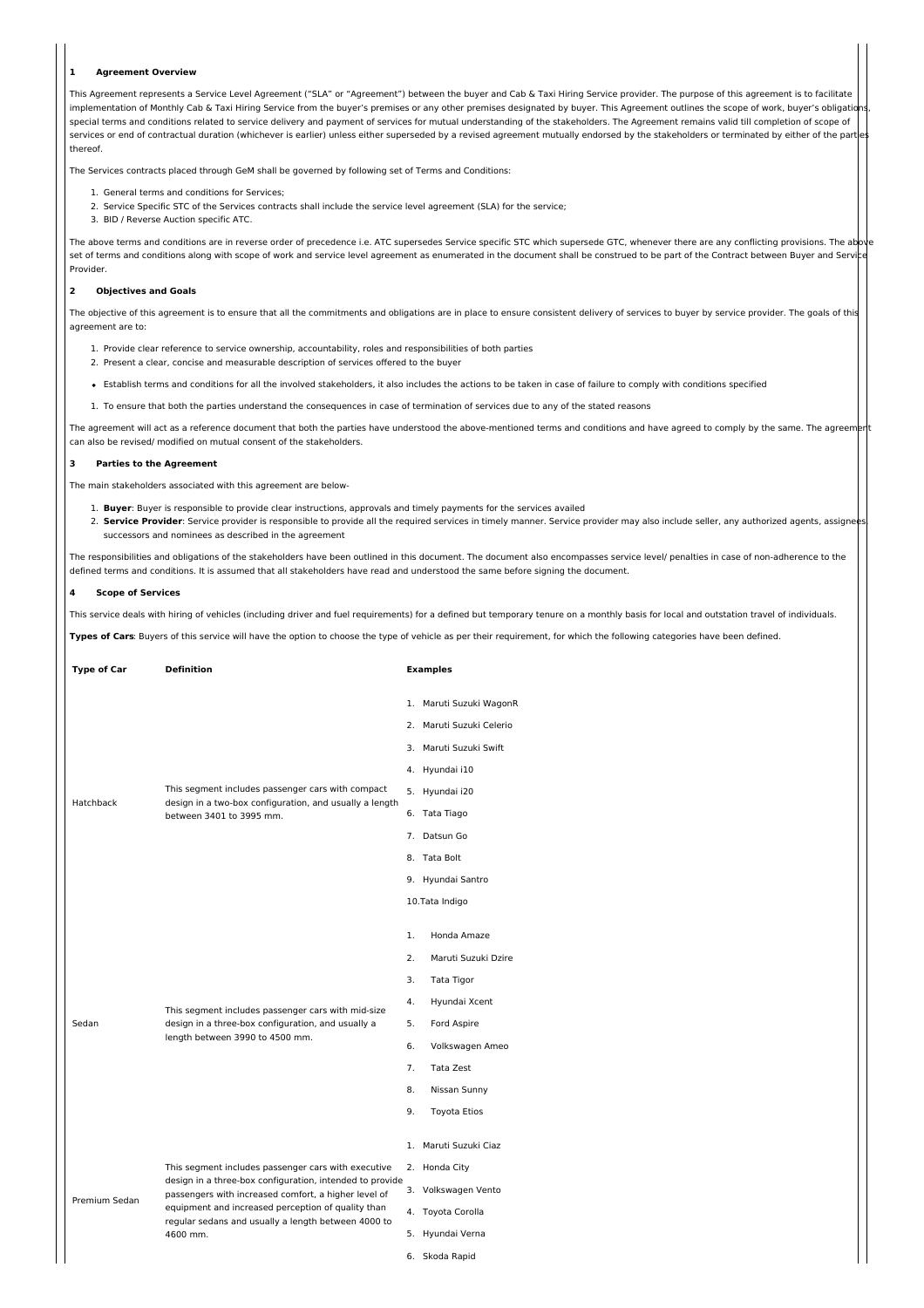|                 |                                                                                                                                                                                                                              | 1.  | Maruti Suzuki Ertiga        |
|-----------------|------------------------------------------------------------------------------------------------------------------------------------------------------------------------------------------------------------------------------|-----|-----------------------------|
|                 |                                                                                                                                                                                                                              |     | Maruti Suzuki Vitara Brezza |
|                 |                                                                                                                                                                                                                              |     | Mahindra Scorpio            |
|                 | This segment includes passenger vehicles which<br>combine elements of road-going passenger cars with<br>features from off-road vehicles, such as raised ground<br>clearance and four-wheel drive and length between          | 4.  | Maruti Suzuki XL6           |
| SUV             |                                                                                                                                                                                                                              | 5.  | Ford Ecosport               |
|                 |                                                                                                                                                                                                                              | 6.  | Hyundai Creta               |
|                 | 3995 to 4500 mm.<br>7.                                                                                                                                                                                                       |     | Renault Duster              |
|                 |                                                                                                                                                                                                                              |     | Mahindra TUV300             |
|                 |                                                                                                                                                                                                                              | 9.  | Mahindra XUV300             |
|                 |                                                                                                                                                                                                                              | 10. | Mahindra XUV 500            |
|                 |                                                                                                                                                                                                                              | 1.  | Mahindra Bolero Camper      |
|                 | This segment includes vehicles for transport of<br>passenger and material with a seating capacity of 3                                                                                                                       | 2.  | Tata Xenon                  |
| MUV             | besides driver with an open loading capacity in the                                                                                                                                                                          | 3.  | Mahindra Imperio            |
|                 | back for 1 to 1.25 MT                                                                                                                                                                                                        | 4.  | Isuzu Dimax                 |
|                 |                                                                                                                                                                                                                              |     |                             |
|                 |                                                                                                                                                                                                                              |     | Toyota Innova               |
|                 |                                                                                                                                                                                                                              | 2.  | Toyota Innova Crysta        |
|                 | This segment includes SUV/MUVs intended to provide                                                                                                                                                                           | 3.  | Toyota Fortuner             |
| Premium SUV/MUV | passengers with increased comfort, a higher level of                                                                                                                                                                         | 4.  | Ford Endeavour              |
|                 | equipment and increased perception of quality than<br>regular SUVs and length between 4300 to 4800 mm.                                                                                                                       | 5.  | Jeep Compass                |
|                 |                                                                                                                                                                                                                              | 6.  | Tata Hexa                   |
|                 |                                                                                                                                                                                                                              | 7.  | Tata Harrier                |
|                 |                                                                                                                                                                                                                              | 8.  | Honda CR-V                  |
|                 | This segment includes passenger vehicles with luxury<br>design in a three-box configuration, intended to provide 5. Audi A4<br>top level of comfort and highest perception of quality<br>and length between 4500 to 5200 mm. |     | 1. Toyota Camry             |
|                 |                                                                                                                                                                                                                              |     | 2. Honda Accord             |
|                 |                                                                                                                                                                                                                              |     | 3. Mercedes Benz E Class    |
|                 |                                                                                                                                                                                                                              |     | 4. BMW 3 Series             |
|                 |                                                                                                                                                                                                                              |     |                             |
| Luxury Sedan    |                                                                                                                                                                                                                              |     | 6. Volvo S 90               |
|                 |                                                                                                                                                                                                                              |     | 7. Jaguar XE                |
|                 |                                                                                                                                                                                                                              |     | 8. Lexus ES                 |
|                 |                                                                                                                                                                                                                              |     | 9. Skoda Superb             |
|                 |                                                                                                                                                                                                                              |     | 10. Skoda Octavia           |
|                 | This segment includes SUV/ MUVs with luxury design,<br>intended to provide top level of comfort and highest<br>perception of quality and usually length between 4600<br>to 5300 mm.                                          | 1.  | Mercedes Benz GLC           |
|                 |                                                                                                                                                                                                                              | 2.  | BMW X3                      |
|                 |                                                                                                                                                                                                                              | 3.  | Audi Q5                     |
|                 |                                                                                                                                                                                                                              | 4.  | Jeep Grand Cherokee         |
| Luxury SUV/MUV  |                                                                                                                                                                                                                              | 5.  | Land Rover Discovery Sport  |
|                 |                                                                                                                                                                                                                              | 6.  | Jaguar F Pace               |
|                 |                                                                                                                                                                                                                              | 7.  | Volvo XC 60                 |
|                 |                                                                                                                                                                                                                              |     |                             |
|                 |                                                                                                                                                                                                                              | 8.  | Mitsubishi Montero          |

**Ac and Non-AC Requirement:**If the service is procured from the marketplace, the service provider shall provide AC cars. However, if the service is procured through bid creation, the service providers may provide the service based on buyer's selection.

**Outstation and local travel:**For the purpose of this service, local travel would include areas covered within the city limits or up to 50 km of one-way travel, whichever is higher and outstation would include the areas covering outside the city limits or more than 50 kms of one-way travel, whichever is higher as per buyer requirements. If the buyer avails the services a 24\*7 requirement, the usage hours selected in the usage variant becomes null and void. It is the responsibility of the service provider to provide one driver per vehicle at all times as p the requirement, while complying with the Labour Laws.

**Usage Variants:** Buyers of this service can select from a range of usage variants (bundled km/hour package) depending on their requirements, which are listed below:

1200 km x 208 hours

- 1500 km x 260 hours
- $1500 \text{ km} \times 320 \text{ hours}$
- 
- 2000 km x 320 hours
- 2500 km x 320 hours
- 3000 Km x 364 hours

In case the buyer enters its custom variant, the service provider shall provide the service as per these requirements.

**Contract Duration:** While in the marketplace, the buyer can only select a maximum contract duration of 1 year, the contract duration can be extended up to 4 years at the bid stage.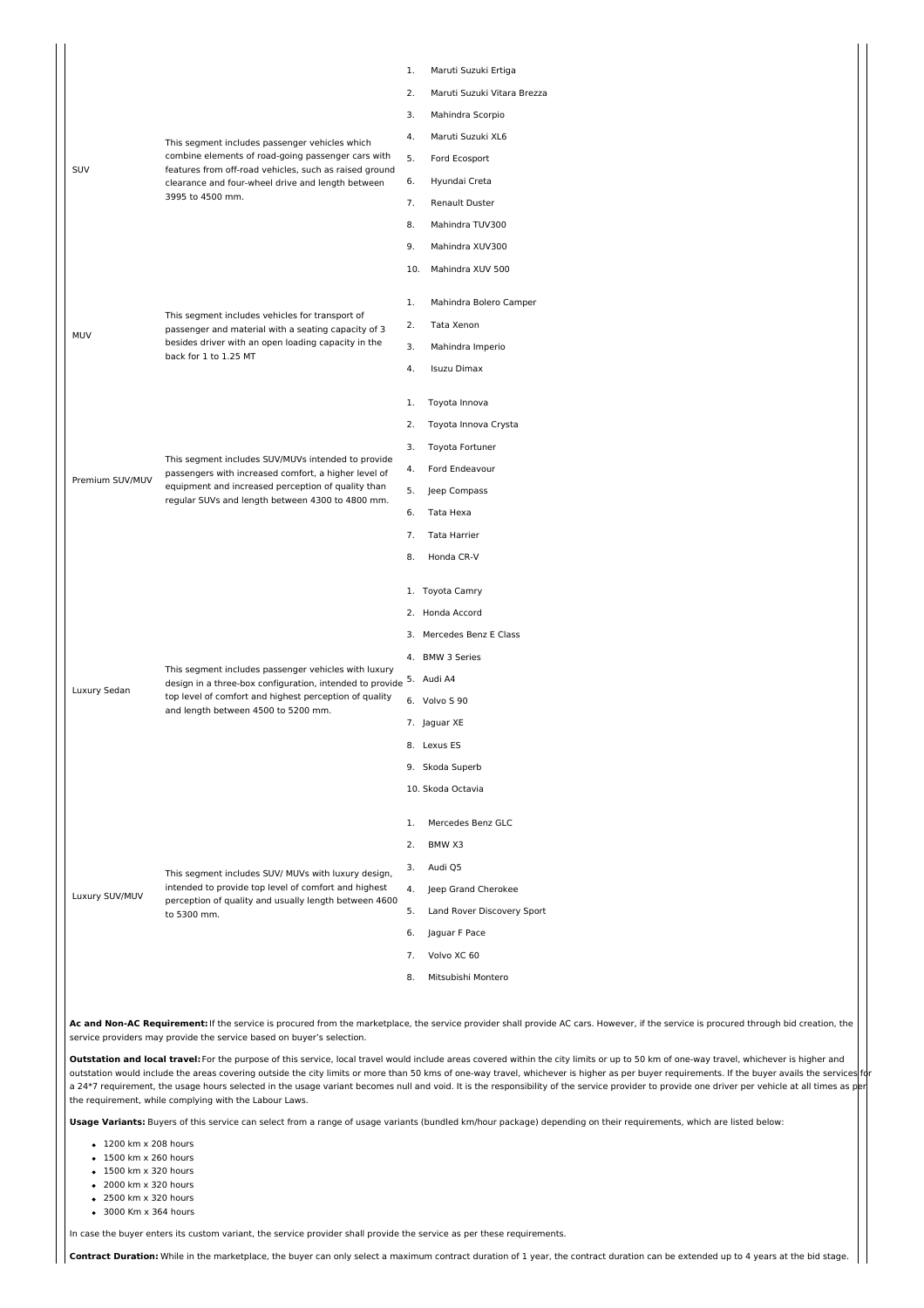**Year of Vehicle Model:** The buyer can also select the year of vehicle model required to quarantee quality of the vehicle provided. The buyer can choose from models of 2020, 2019 and 2018. However, if the buyer requires an ex-showroom model or models older than 2018, they can enter custom requirement.

KM travelled: The buyer shall also specify the range of km travelled for the vehicle so as to guarantee quality. The buyer may choose from ranges starting from 0 km up to 1 lakh km by the vehicle.

The provider of such services shall quote a monthly vehicle hiring cost depending on the usage variants, type of vehicle, location, and other parameters selected by **buyer.**

## **Add ons**

- 1. Outstation Night charges: For outstation travel, additional night charges shall apply. The service provider shall provide the outstation charges per night. The billing will be dor on actual outstation nights availed during the contract period.
- 2. During the contract period, the Buyer may increase or decrease the quantity of vehicles and contract period upto 25% and also increase package running mileage and duty hours the extent of 40% of the values specified in contract for these parameter in such a manner that in no case the contract cost will increase or decrease by 25% of original contract cost. The payment for extra mileage and extra duty hours will be done on pro-rata basis calculated on basic package rate as under
- 3. **Extra per km charges** Monthly package cost divided by no. of kms in monthly package multiplied by factor 0.3 in case of normal service and 0.2 in case of 24x7 service
- 4. **Extra hour charges** Monthly package cost divided by no. of hours in monthly package multiplied by factor 0.4. In case of 24x7 service, no charges for extra hours to be paid.

## **4.1 Service Details and Standards**

- 1. All vehicles provided shall have all the necessary permits/licenses/clearances such as, but not limited to fitness certificate, PUC, full comprehensive insurance, road permit, registration certificate, as per the Motor Vehicles Act, RTO and other applicable laws and statutory bodies, for providing commercial vehicles for this service. 2. All vehicles provided shall be air conditioned and shall be equipped with an emergency medical first aid kit and a fire extinguisher.
- All vehicles should be in excellent working condition (both internally and externally) at all times. The service provider shall ensure that the vehicles deployed by him are cleaned
- thoroughly both internally and externally, boot kept clear of dust, rubbish, oil, bad odor and any personal belongings of the driver.
- 1. All vehicles deployed shall arrive at designated location on time and with full or sufficient tank of fuel.
- 2. The vehicle deployed shall be parked at the Buyer's/ User's premises after the duty hours if desired so by the Buyer/ User and cannot be taken-out without written permission from the Buyer/ User.
- 3. The drivers of the vehicles must possess a valid driver license and must have a minimum 2 years of driving experience.
- . The drivers of the vehicles must have a working mobile number for easy contact by the passenger. It must also have an active internet connection at all times where google map can be accessed, to navigate the shortest and/ or fastest route possible avoiding traffic jams. The driver shall be reachable at all times during duty hours.
- . The drivers of the vehicles deployed should maintain polite & courteous behavior towards the buyer/ passenger. "Misbehavior" which may include, but not limited to, consumpt alcohol during or prior to duty, denial of duty during service hours as defined by user, use of abusive language, theft, shall attract penalties as per provisions of the contract.

## **4.2 Defined Timelines**

- 1. The Service Provider shall ensure that assigned vehicle and driver report within 24 Hours of confirmation of order or as mutually agreed with the Buyer. 2. Buyer shall notify service provider of any change in schedule of hired car(s). The notification shall be provided 24 hours prior to change.
- Delay in arrival beyond 30 minutes, shall attract penalties.

#### **4.3 Service Assumptions**

- 1. The Service Provider shall not sublet any part of the Contract. The Service Provider may act as an aggregator of vehicles/ individual drivers. However, it is the Service Provider wl shall be responsible and liable to deliver the services as per the contract.
- 2. The time of service provided shall start from the point of pick up to the point of final drop off and the garage hours and km shall not be included.
- The Buyer shall be entitled to use the vehicle within the scope of service specified under this contract and at no time during or after the completion of the contract, will the ownership of hired vehicle be transferred to the Buyer.
- 1. The vehicle deployed for duty shall at no point of time carry any person other than personnel authorized by the buyer.
- 2. The drivers/ staff provided by the service provider shall not be deemed employees of the buyer hence the compliance of the applicable labour laws and acts, Transport Motor workers Act and other relevant laws will be the sole responsibility of the service provider.
- 3. Buyer shall not be liable for any damages whatsoever to public property and /or any third person due to any accident arising out of and in the course of deployment of service provider's vehicle.
- The buyer will in no way be responsible for violation of traffic rules and /or infringement of any other law for the time being in force, either by the driver of the vehicle or by the service provider.
- During the contract period, if the vehicle is seized or detained or requisitioned by Police/Motor Vehicle Authority or any other authorities for whatsoever reasons that will be at th service provider's risk.

#### **4.4 Limitations of Service Delivery (if any)**

1. Hiring for this service would mean hiring for monthly basis for both local and outstation travel. The service for the selected month will deemed to have completed once the buyer utilized the monthly usage variant and the additional km and hours within variation of 25% of contract value.

#### **5 Service Provider's Obligation**

- 1. Service Provider shall ensure he level of service required is of the highest professional standard and shall ensure full compliance to the terms and conditions of the contract.
- 2. Service Provider shall ensure that proper inspection of vehicle has been done before deploying it to the Buyer/ Consignee location as per the contract.
- The Service Provider shall ensure that all maintenance works related to the assigned vehicle will be carried out in off duty hours. It shall be ensured that all electrical connection including lights (both brake and front), horn, turn indicators, air conditioning and other vehicle systems shall be periodically checked and maintained by service provider to avoid inconvenience to the buyer.
- 1. The service provider shall provide at his own cost proper uniform and badges and photo identity cards to the drivers in compliance with the Motor Transport Workers Act.
- 2. The service provider shall pay the toll charges, parking fee or entry taxes payable locally or outstation which shall later be reimbursed by the Buyer on actual basis as paid by the service provider.
- 3. The service provider must ensure that all necessary measures are taken by the driver to ensure passenger safety by avoiding negligent driving by their drivers such as over speeding, rash driving, and driving vehicle without brakes/defective brakes.
- . The service provider shall take comprehensive insurance cover with third party unlimited liability risk of the vehicles provided to the buyer.
- In an event that, for any reason, the drivers provided change their contact number during the tenure of the contract then service provider will immediately notify the buyer of th above change.
- 1. The service provider shall be responsible for ensuring compliance with the provisions related to Labour Law [Central/State] and specially Minimum Wages Act, Payment of Wages Act, PF, ESI Act, Payment of Bonus Act, Contract Labour [R&A] Act, Workmen Compensation Act, Motor Vehicle Act, Motor Transport Workers Act, 1961 etc. and any other releva acts as applicable at present or in future during the tenure of the contract and as may be enforced from time to time. Onus of compliance of all the applicable Laws/Acts/Rules sl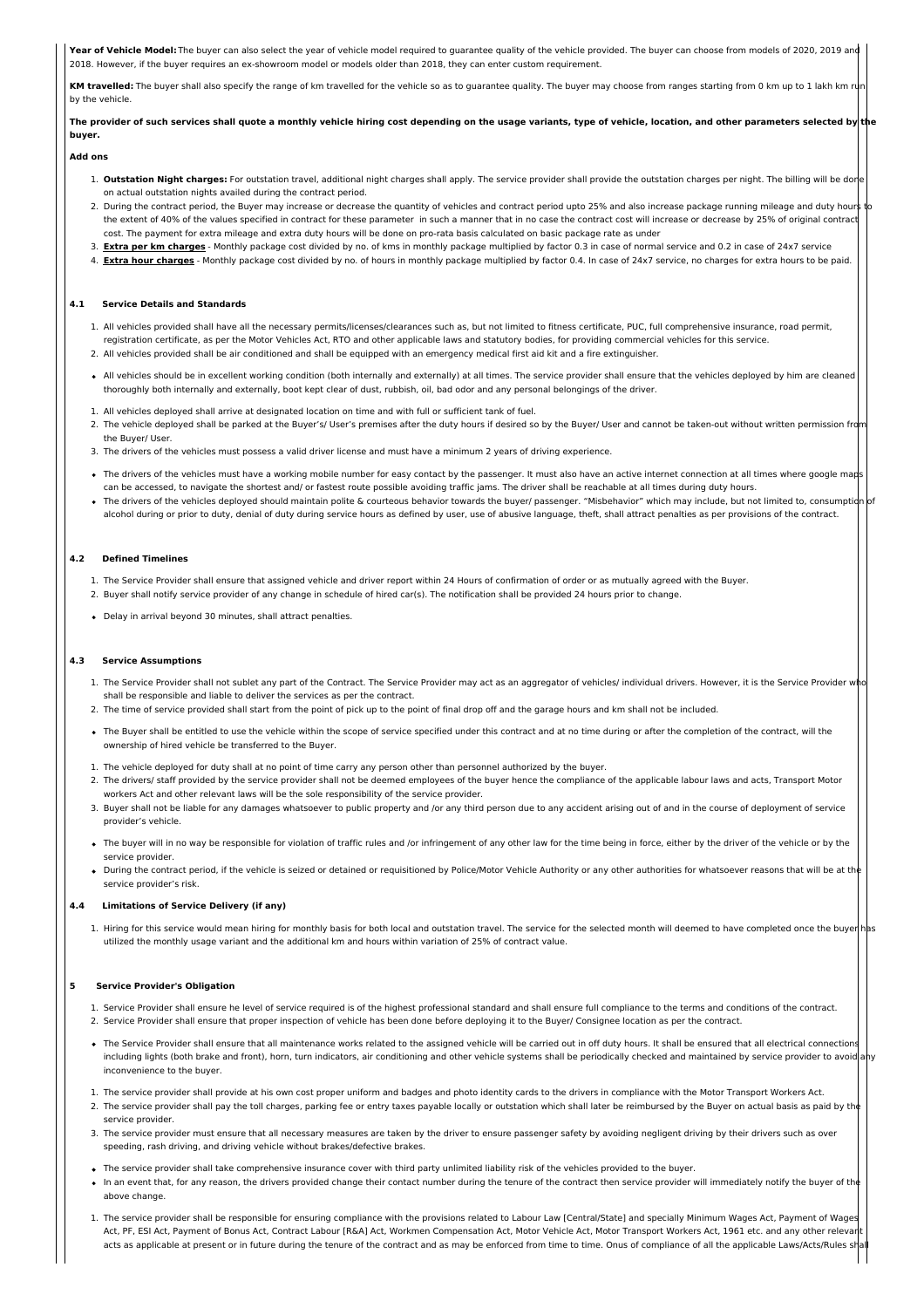rest with the service provider only and the buyer will not be liable in any manner.

- 2. The Service Provider shall not deploy or shall discontinue deploying the person(s), if desired by the Buyer and must ensure prompt replacement of the personnel without any
- additional cost to the Buyer. The personnel being deployed shall ordinarily be continued and should not be changed without written intimation and consultation with Buyer. 3. A mandatory, detailed contingency plan(s) in the event of mechanical breakdown of each vehicle, for each area of operation shall be provided by the service provider.
- In an event that service provider fails to deliver or fails to carry out tasks as per schedule due to non-delivery of vehicle, break-down, servicing and repairs of vehicles, or if the vehicle is seized or detained or requisitioned by Police/Motor Vehicle Authority or any other authorities for whatsoever reasons, the Service Provider at his own cost shall make alternate arrangement by providing similar or higher class of vehicle(s) for which agreement is entered into, without any extra charges. Failure to do so will evoke penalty then shall have right to recover damages as per the provisions of the contract.
- . The Service Provider would be bound by the conditions with regard to police verification of the deployed staff and their medical fitness.
- The Service Provider will deploy experienced drivers knowing the routes of the areas and familiar with the localities for carrying out the services. The service provider shall be personally responsible for any theft, misconduct and /or disobedience on the part of drivers so provided by him.

## **6 Buyer's Obligations**

- 1. The location for reporting shall be provided by the buyer to the service provider.
- 2. The toll charges, parking fee or entry taxes payable locally or outstation shall be reimbursed by the Buyer to the Service Provider on actual basis as paid by the service provider
- In the event that the vehicles run more than the estimated number of kms as mentioned in the order details, the charges for additional km travelled will be paid on pro-rata basis as per the formula given above.
- 1. In the event of outstation travel, outstation night charges will be paid to the service provider if the duty hours end between 10:30 pm and 6:00 am at an outstation location.
- 2. The Buyer/ passenger must immediately report to the designated representative of the Service Provider any problems, complaints, incidents or accidents that occur during the tr including any form of inappropriate behavior/ improper uniform by the driver.
- 3. It is fundamental that the driver does not under any circumstance directly or indirectly approach, solicit or accept work in any form the buyer/ passenger. If the driver of the vehicle communicates directly with the Buyer/passenger (either by telephone, in writing or verbally, and either before, during or after a trip) to make alter or change the nature of service provided the Buyer must immediately inform the Service Provider.

#### **7 Service Tracking**

Tracking of services ensures quality of service delivery in time bound manner, effective service tracking helps in analyzing Service Provider's performance as well as Buyer's timely input for services and leads to immediate actions against the defaulters if any. Service tracking shall be mandatory for the both Buyer and Service Provider, non-tracking of the same may lead a fine/ penalty on either party.

#### **7.1 Logbook**

- 1. The service provider will maintain a separate duty slip for each vehicle, which will be signed by the authorized signatory of the buyer/ passenger. Before each car is allotted for d the odometer reading shall be noted down by the driver and subsequent entries for starting time/closing time, places visited etc. for each duty during service hours. After compl of duty, the driver shall again note down the odometer reading and get it checked and signed by the vehicle deployed by the buyer. On the basis of each vehicle's du slip, the service provider shall prepare bills enclosing therewith a consolidated statement of each vehicle's running and original copies of duty slip.
- 2. The service provider shall thereafter update the logbook on the GeM portal as per the logbook process flow.
- . Once the service provider updates the logbook online, the Buyer shall either accept or reject these entries within the prescribed time lime. The buyer will also record the any ser non delivery or non-performance issues, and subsequent penalties Failure to take action on logbook entries updated by service provider shall be deemed as accepted.
- 1. The Service Provider can raise an issue against the rejection of any entry by the buyer within prescribed timelines of such rejection with the designated representative of the Buy

## **7.2 Service Performance and Feedback**

- 1. The principal point of contact for the issues arising out of this agreement will be the service provider or a designated representative who shall be any employee of the Service Provider in administrative and managerial capacity and in a position of authority to resolve issues. Nonetheless, the service provider shall be solely responsible for maintaining the solely responsible for maintaining the quality and level of service provided.
- 2. The Service Provider shall maintain a compliant register in the vehicles for the complaints by the passenger travelling in the vehicle.

## **8 Penalties and Fine**

In case of noncompliance of the standards of the services to be provided as per this agreement, the buyer would be at liberty to levy such penalty and terminate the contract as per the conditions detailed out below:

|   |                                                                  |                                                                                                             | <b>Penalties</b>                                                    |                                                                                                                           |                                                                                                                                                 |                                                                                                                                                      |  |
|---|------------------------------------------------------------------|-------------------------------------------------------------------------------------------------------------|---------------------------------------------------------------------|---------------------------------------------------------------------------------------------------------------------------|-------------------------------------------------------------------------------------------------------------------------------------------------|------------------------------------------------------------------------------------------------------------------------------------------------------|--|
| # | <b>Nature of Default</b>                                         | <b>Default Details</b>                                                                                      | 1st instance<br>2 <sup>nd</sup> instance                            |                                                                                                                           | 3 <sup>rd</sup> instance                                                                                                                        | <b>Remarks</b>                                                                                                                                       |  |
| 1 | Non deployment of<br>vehicle/driver (no<br>replacement provided) | Non deployment for 30 min or Amount of charges for<br>more, no replacement<br>provided up to 2 hours        | vehicle hired by Buyer<br>from third party                          | Amount of charges for vehicle<br>hired by Buyer from third<br>party and a penalty of 5% of<br>monthly vehicle hiring cost | Amount of charges for<br>vehicle hired by Buyer from<br>third party and a penalty of<br>10% of monthly vehicle<br>hiring cost                   | After 3rd instance, the buyer may<br>terminate the contract or<br>continue to impose the same<br>penalty as imposed for 3rd<br>instance.             |  |
| 2 | Non deployment of<br>provided)                                   | Non deployment for 30 min or<br>vehicle/driver (replacement more, replacement provided<br>within to 2 hours | Warning                                                             | Penalty of 3% of particular<br>monthly vehicle hiring cost                                                                | Penalty of 5% of particular<br>monthly vehicle hiring cost                                                                                      | After 3rd instance, the buyer may<br>terminate the contract or<br>continue to impose the same<br>penalty as imposed for 3rd<br>instance.             |  |
| 4 | Breakdown of vehicle<br>during trip (no replacement<br>provided) | No replacement provided up<br>to 2 hours                                                                    | Amount of charges for<br>vehicle hired by Buyer<br>from third party | Amount of charges for vehicle<br>hired by Buyer from third<br>party and a penalty of 4% of<br>monthly vehicle hiring cost | Amount of charges for<br>vehicle hired by Buyer from<br>third party and a penalty of<br>8% of monthly vehicle hiring<br>cost                    | After 3 <sup>rd</sup> instance, the buyer may<br>terminate the contract or<br>continue to impose the same<br>penalty as imposed for 3rd<br>instance. |  |
| 5 | Breakdown of vehicle<br>during trip (replacement<br>provided)    | Replacement provided within<br>to 2 hours                                                                   | Warning                                                             | Amount of charges for vehicle<br>hired by Buyer from third<br>party and a penalty of 2% of<br>monthly vehicle hiring cost | Amount of charges for<br>vehicle hired by Buyer from<br>third party and a penalty of<br>4% of monthly vehicle hiring penalty as imposed for 3rd | After 3rd instance, the buyer may<br>terminate the contract or<br>continue to impose the same                                                        |  |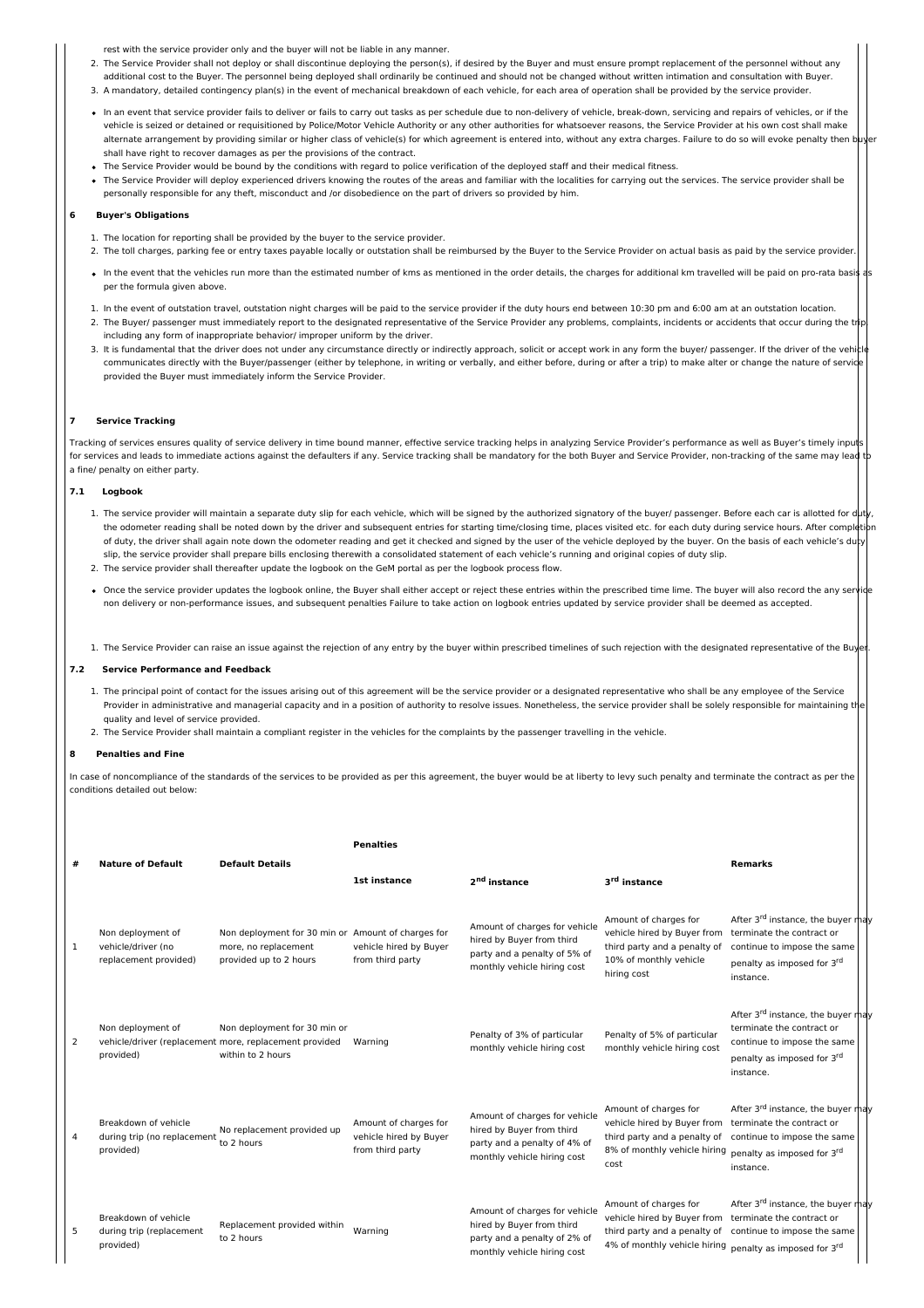|                |                                                                 |                                                            |                       |                                                 | cost                                            | instance.                                                                                                                                                         |
|----------------|-----------------------------------------------------------------|------------------------------------------------------------|-----------------------|-------------------------------------------------|-------------------------------------------------|-------------------------------------------------------------------------------------------------------------------------------------------------------------------|
| 6              | Delay in arrival of vehicle/<br>driver                          | For 30 mins or more                                        | Warning               | Penalty of 1% of monthly<br>vehicle hiring cost | Penalty of 2% of monthly<br>vehicle hiring cost | After 3 <sup>rd</sup> instance, the buyer may<br>continue to impose the same<br>penalty as imposed for 3rd<br>instance.                                           |
| $\overline{7}$ | Misbehavior by driver/<br>unacceptable behavior by<br>driver    | Any instance                                               | Penalty of Rs. 1000   | Penalty of Rs. 2000/-                           |                                                 | After 2 <sup>nd</sup> instance, the service<br>provider will have to replace the<br>driver                                                                        |
| 8              | Driver in intoxicated state Any instance                        |                                                            | Penalty of Rs. 2500/- |                                                 |                                                 | After 1 <sup>st</sup> instance, the service<br>provider will have to replace the<br>driver. After 2 cumulative<br>instances, buyer may terminate<br>the contract. |
| 9              | Failure to address<br>deficiencies pointed out at<br>inspection | Deficiencies not addressed<br>after 24 hours of inspection | Penalty of Rs. 500/-  | Penalty of Rs. 800/-                            | Penalty of Rs. 1000/-                           | After 3 <sup>rd</sup> instance, the buyer may<br>continue to impose the same<br>penalty as imposed for 3rd<br>instance.                                           |

#### **9 Payment Terms**

This section provides details about the terms and conditions of payment towards the services, it may also include deduction of payment in case of faulty service.

Some notable points under payment terms are-

## **9.1 Payment Condition**

- 1. The payment shall be made as per the financial quotes submitted by the Service Provider and accepted by the Buyer.
- 2. No advance payment shall be made to the Service Provider.
- The price quoted shall cover all aspects of service delivery, it shall be inclusive of all consumables required to provide the service.
- 1. Nonetheless, any charges borne by the Service Provider with respect to toll charges, parking fee or entry taxes shall be reimbursed on actual basis upon submission of proof of payment.

#### **9.2 Payment Cycle**

- 1. Payment shall be made once the Service Provider submits the invoice for the same as per the prescribed process flow.
- 2. The Buyer shall make the payment within prescribed timelines as per the payment process flow upon submission of invoice, logbook and service feedback.

## **9.3 Payment Process**

- 1. Payment shall be made only after submission of invoices, logbook, service feedback, non-submission of the same may lead to delay/ deduction in payment. 2. All the penalties/ fine/ interest (if applicable) will be settled before making the payments. Service Provider shall not have any objection on the same.
- Payment will be made through bank transfer only, in no circumstance cash/ cheque payment will be made.

## **10 Amendment of Contract**

During service delivery period some conditions may occur when the Buyer and/ or Service Provider may require to amend the Agreement, some of such conditions may be as followed-

- 1. Amendment of the Contract after event of Force Majeure: In case of occurrence of any exceptional event/ circumstance which has affected either party directly to perform the agreed services, the agreement can be amended. However, cause, evidence and nature of such effect shall be notified to the other party.
- 2. Amendment in statutory variations: All statutory variations leading to increase in the cost of the contract will be debited to the buyer accounts.
- Variation of the Contract as per both parties' consent: Variation of the Contract shall be done as per mutual consent of both parties; no party shall be made liable to pay/ get any compensation for agreement amendment. The variation in the contract can be through the following, however, the variation put together shall not reduce or exceed 25% of cont value:
	- 1. Increase or decrease in the quantity of vehicles
	- 2. Increase or decrease in duration of contract
	- 3. Increase in the quantity of vehicles for hiring on a daily basis: The service provider shall also provide cabs on a daily hire basis, as per the requirement of the buyer. For purpose of calculation, the daily basis usage variant shall be computed dividing the selected monthly usage variant by 30. Similarly, the charges for daily basis hire shall pro-rated by dividing the monthly hiring cost quoted by the buyer by 30. However, the overall value of the contract through availing of daily basis car hiring shall not go beyond 25% of the contract value.
	- 4. Increase or decrease in additional kms and hours up to 40% of the selected usage variant. In case, additional km and hours is not selected while creating the bid, then variation may only take place through either increase in the number of vehicles or increase in duration ir daily hire on pro-rated basis.

## **11 Termination of Contract**

The Agreement shall be come to an end either on completion of the Contract Period or shall be terminated for the following reasons:

- 1. Mutual consent: The contract may be terminated based on mutual consent in case the services are no longer required. Termination based on mutual consent will not attract any penalties or shall not be liable for any extra payments other than payment of invoices raised till the time of termination including notice period.
- 2. Breach of contractual obligations: Any incidents considered as the breach of contract will result in immediate termination of services. The Buyer shall have the right to terminate Contract effective immediately by giving written notice to the Service Provider if, the Service Provider breaches a material provision of this Contract where that breach is not capable of remedy; or if the Service Provider breaches any provision of this Contract and fails to remedy the breach within 14 days after receiving notice requiring it to do so.
- Breach of SLAs: The contract may also be terminated if i) the cumulative penalties rise to 10% of the contract value ii) repeated breach of any SLA beyond 3 instances as per bu discretion.

However, termination of this Contract shall not affect any accrued rights or remedies of either party.

# **Calculation Formula for the Service**

**\$total = \$quantity\*\$cost\*\$duration\_in\_months**